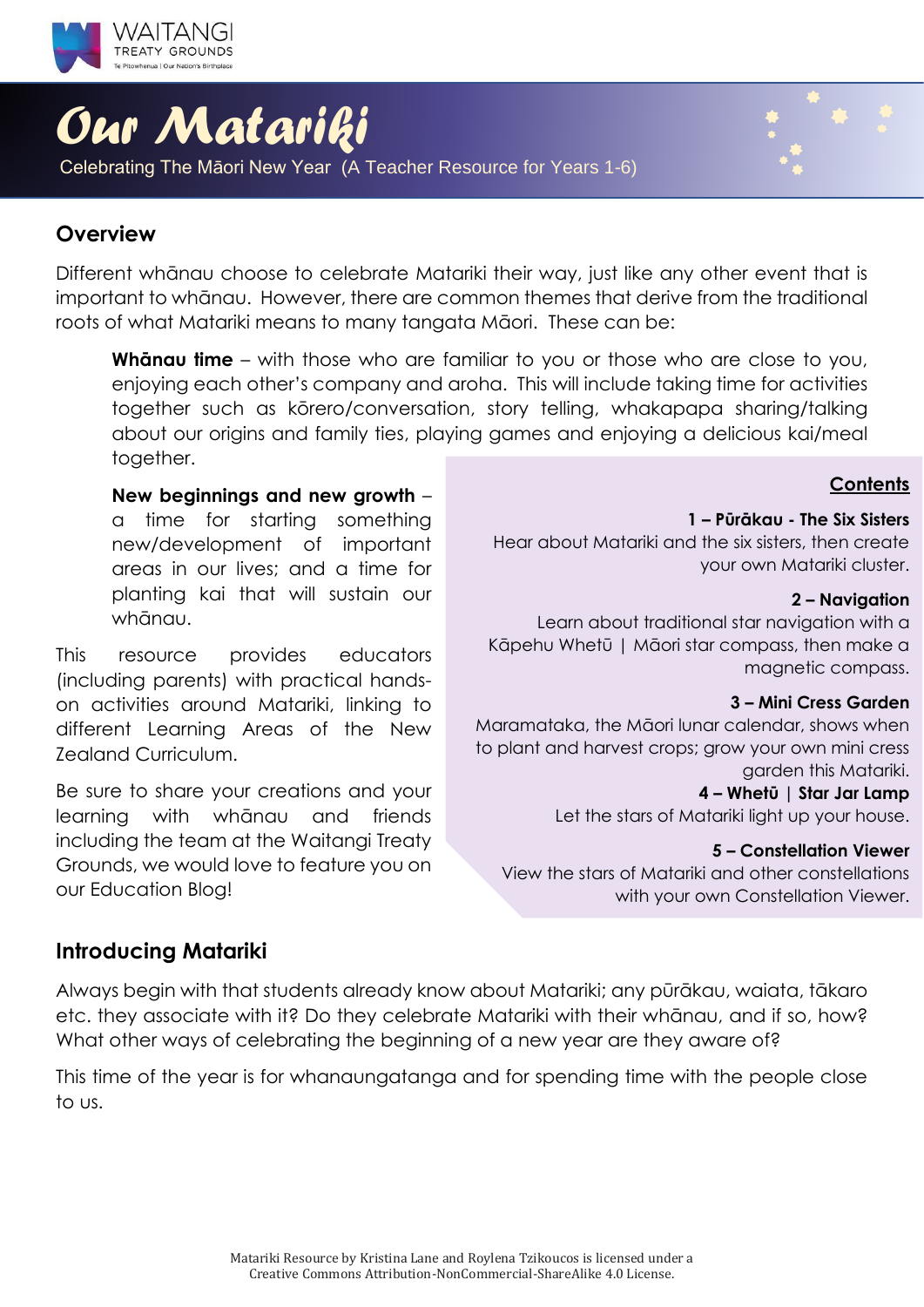

# *Our Matariki*

Celebrating The Māori New Year (A Teacher Resource for Years 1-6)

### **NZ Curriculum Links**

**Te Reo Māori** Te Whakatōtanga 1: Kōrero

**Social Sciences** Identity, Culture, and Organisation Place and Environment Continuity and Change

**The Arts (Sound Arts and Visual Arts)** Understanding the Arts in Context Developing Ideas Communicating and Interpreting

**Technology** Technological Practice

**English** Making meaning

### The planet earth and beyond Living World

### **Useful resources:**

**Science**

Te Iwa o Matariki / [The Nine Stars of Matariki](https://www.twoa.ac.nz/hononga-stay-connected/te-iwa-o-matariki/matariki-colouring-book) - from Te Wananga o Aoteroa [The Maramataka,](https://www.tepapa.govt.nz/discover-collections/read-watch-play/maori/matariki-maori-new-year/maramataka) [Matariki activity book](https://www.tepapa.govt.nz/learn/for-educators/free-downloadable-activity-books/matariki-activity-book) and [Matariki for Teachers](https://www.tepapa.govt.nz/learn/matariki-maori-new-year/matariki-for-teachers) - from Museum of New Zealand Te Papa Tongarewa [Your Matariki Kete](https://www.stardome.org.nz/wp-content/uploads/2019/05/MED-RES_Stardome_Education_Matariki-Booklet-2019_PRIMARY-1.pdf) - from Stardome Observatory Planetarium [Tuia Matauranga Pukapuka Mahi / Activity Book](https://www.tuiaeducation.org.nz/s/Tuia-Activity-Book-English.pdf) – from Ministry of Education [The star compass](https://www.sciencelearn.org.nz/resources/622-the-star-compass-kapehu-whetu) – kāpehu whetū - from Science Learning Hub

[Matariki](https://nzcurriculum.tki.org.nz/Curriculum-resources/National-events-and-the-NZC/Matariki) - from Ministry of Education

### **Books and stories:**

[Matariki and the six sisters](https://www.tepapa.govt.nz/discover-collections/read-watch-play/maori/matariki-maori-new-year/whare-tapere/six-sisters)

[Matariki Breakfast](https://instructionalseries.tki.org.nz/Instructional-Series/Ready-to-Read/Matariki-Breakfast)

[How Māui slowed the sun](http://eng.mataurangamaori.tki.org.nz/Support-materials/Te-Reo-Maori/Maori-Myths-Legends-and-Contemporary-Stories/How-Maui-slowed-the-sun)

[Celebrating Puanga at Ramanui](https://instructionalseries.tki.org.nz/Instructional-Series/School-Journal/School-Journal-Level-2-November-2017/Celebrating-Puanga-at-Ramanui)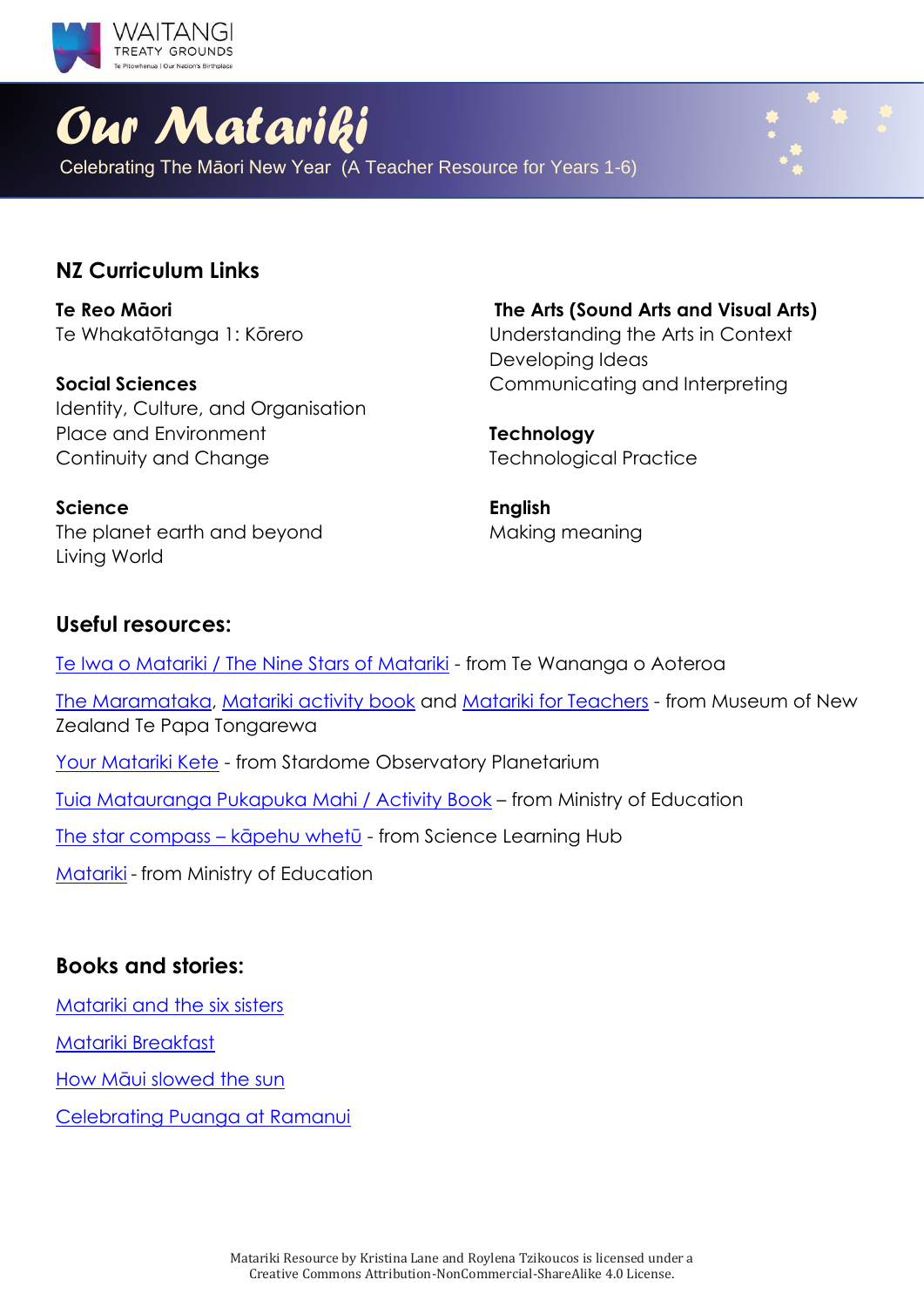

## **Ngohe Tuatahi / Activity 1: Pūrakau – The Six Sisters**

There are many pūrākau (legends) about the star cluster Matariki. One of the most popular is that the star Matariki is the whaea (mother), surrounded by her six daughters, Tupu-ānuku, Tupu-ā-rangi, Waipunarangi, Waitī and Waitā, and Ururangi. You can [read this legend](https://www.tepapa.govt.nz/discover-collections/read-watch-play/maori/matariki-maori-new-year/whare-tapere/six-sisters)  [on Te Papa's website](https://www.tepapa.govt.nz/discover-collections/read-watch-play/maori/matariki-maori-new-year/whare-tapere/six-sisters).

Create a Matariki cluster wall hanging with harakeke or with paper.



Matariki Cluster



### **You will need:**

Harakeke/flax Scissors Coloured A4 paper strips String Wooden stick or dowling

### **Make your Matariki Star Cluster:**

- ➢ Use 4 strips of paper or harakeke and follow either [these instructions](https://thecraftables.tumblr.com/post/129270092040/thecraftables-diy-how-to-make-woven-stars?fbclid=IwAR0DV9vyfwQRnfqtGQeMXTPmzW768fd37DfUtjTx-s31N7xvJ7SfN5RmTOE) or [this video tutorial](https://youtu.be/qSjyDqztzaQ?t=19) to fold a star.
- ➢ Make additional stars until you have enough for your constellation.
- $\triangleright$  Tie (or tape) different length string to each of your stars.
- ➢ Tie the string to your stick or dowling and put your constellation up in your classroom or your home!

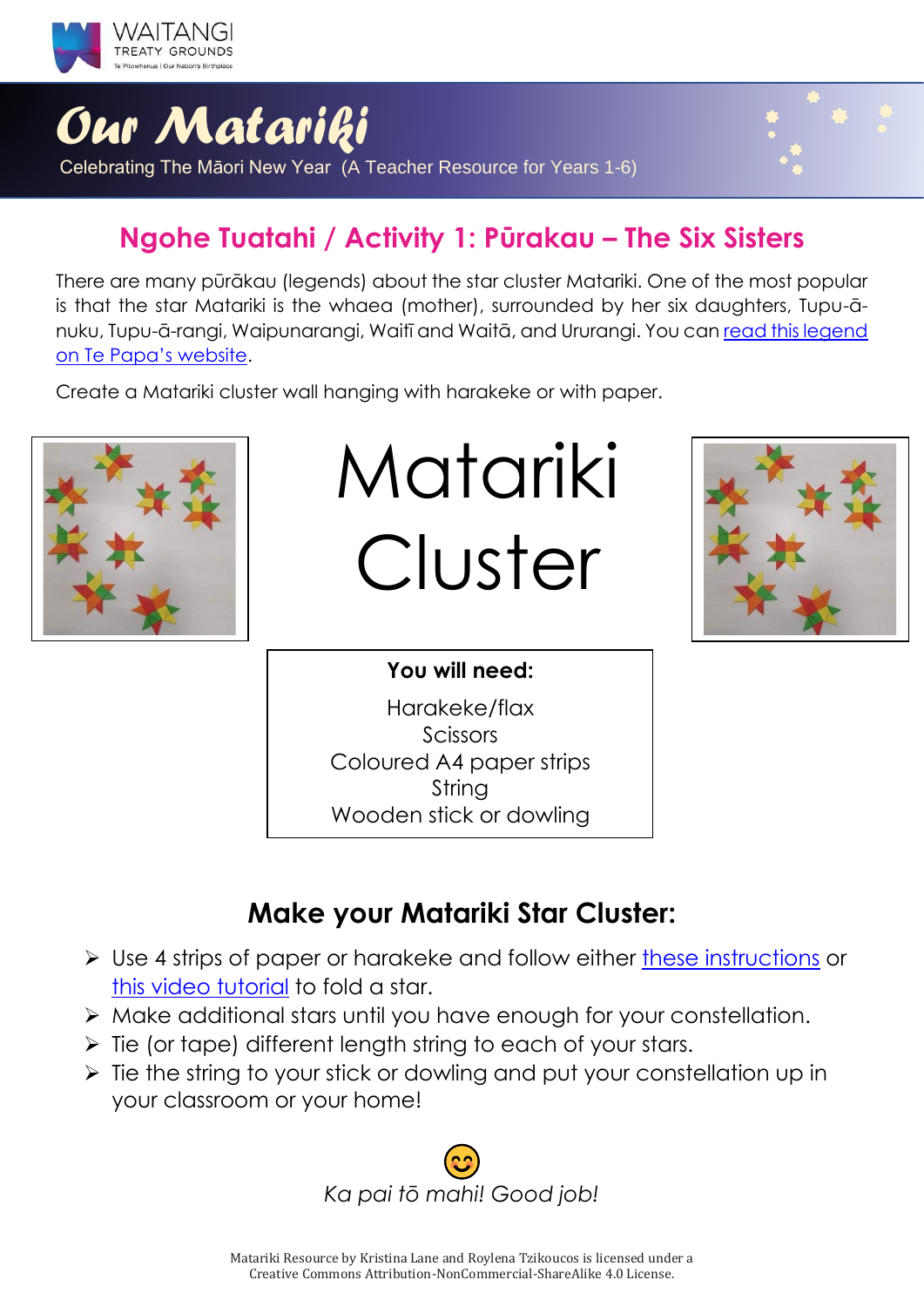

## **Ngohe Tuarua / Activity 2: Navigation**

The Matariki star cluster was used by tohunga kōkōrangi (expert astronomers) to guide voyaging waka great distances across the Pacific Ocean. The rising and setting points of bright, distinctive starts such as Matariki were gauged with the help of a kāpehu whetū (star compass). You can learn more about the star compass [here in the Science Learning](https://www.sciencelearn.org.nz/resources/622-the-star-compass-kapehu-whetu)  [Hub.](https://www.sciencelearn.org.nz/resources/622-the-star-compass-kapehu-whetu)

Make a compass and explore Te Kāpehu Whetū | the Māori star compass.



## Make a magnetic compass



### **You will need:** Small container **Water** Milk bottle lid, cork or something else that can float Wire, paper clip or needle Magnet

### **Make your Magnetic Compass:**

- ➢ Place your floating item in a container of water.
- ➢ Get the needle, cut a piece of wire, or unwind a paper clip and straighten it.
- ➢ Rub it with a magnet x50 times and place it onto the floating item.
- ➢ Now watch this move in front of your eyes, it will align itself with magnetic north! If your adult has a smart phone with a compass app, you can check if your magnetic compass is correct  $\odot$ .

*Ka pai tō mahi! Good job!*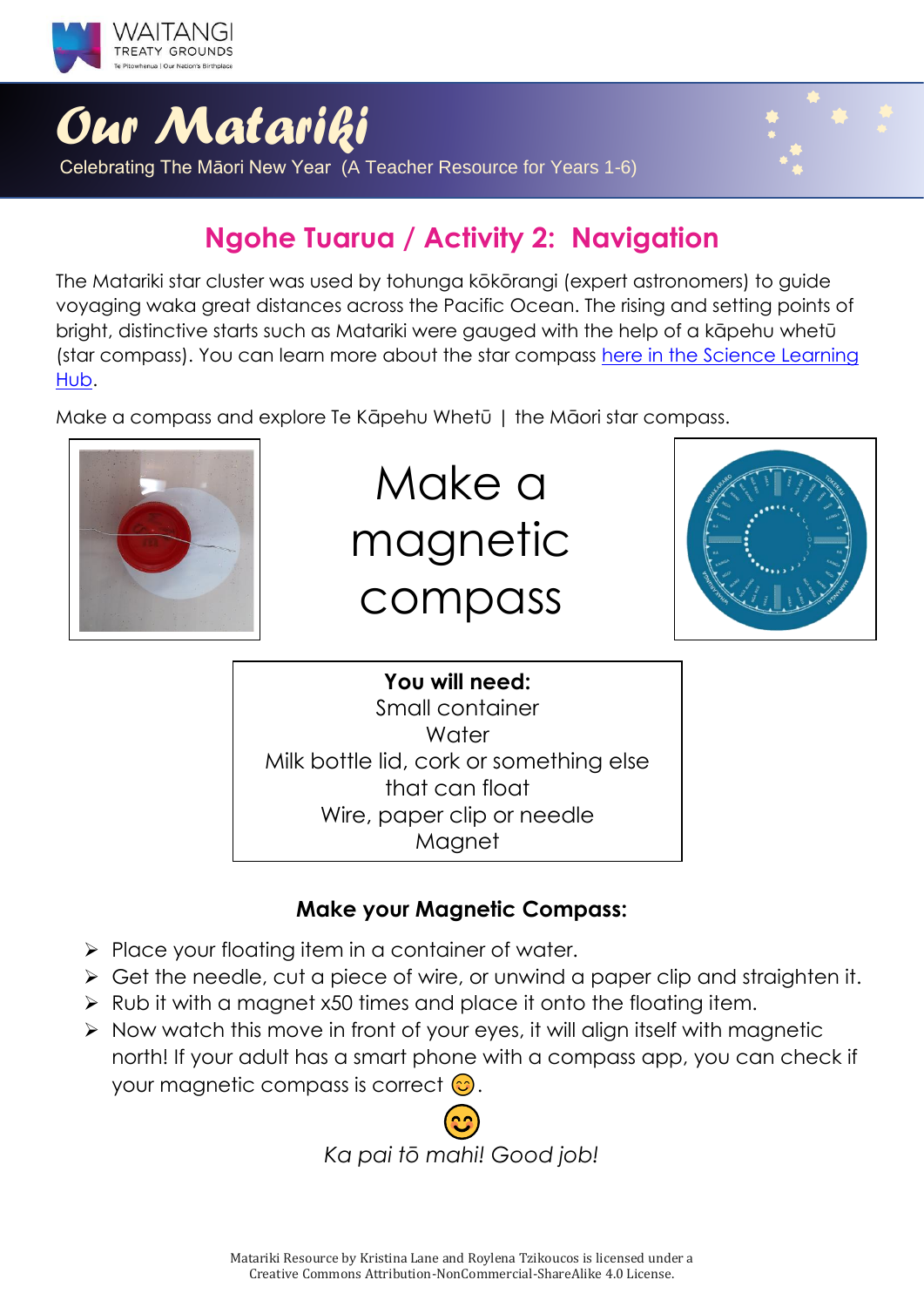

## **Ngohe Tuatoru / Activity 3: Mini Cress Garden**

Use the resources on [The Maramataka](https://www.tepapa.govt.nz/discover-collections/read-watch-play/maori/matariki-maori-new-year/maramataka) from Te Papa to learn more about about the Māori lunar calendar and how it helped Māori decide when to plant and harvest crops.

Grow your own kai and make a mini cress garden.



Mini Cress Garden

### **You will need:**

Cress seeds Cotton wool Googly eyes Pompoms Egg shell Egg carton cut-out Glue stick Felt pens



## **Make your Mini Cress Garden:**

- ➢ Decorate your eggshell carefully to make a funky face.
- ➢ Put a few balls of cotton wool inside the empty eggshell.
- ➢ Dampen them with some water.
- ➢ Sprinkle a generous amount of cress seeds onto the cotton wool.
- ➢ Place your egghead on a sunny windowsill and water it each day until the seeds sprout (7-10 days).
- ➢ When the seedlings are about 5cm high, snip the top part of the stem and enjoy fresh cress in salads, sandwiches or soups.

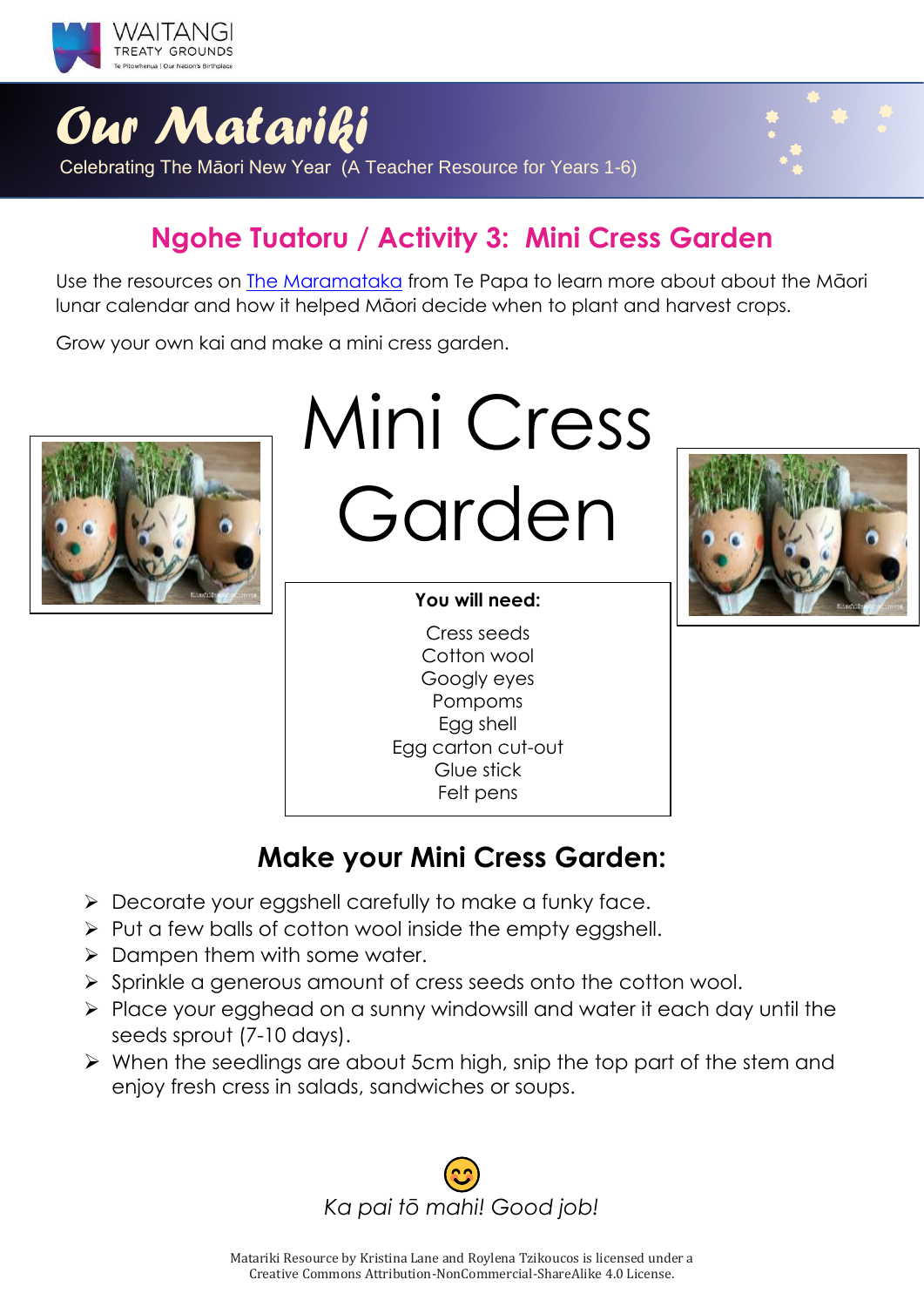

## **Ngohe Tuawha / Activity 4: Whetū | Star Jar Lamp**

Read [Matariki Breakfast](https://instructionalseries.tki.org.nz/Instructional-Series/Ready-to-Read/Matariki-Breakfast) together, then follow up with legends like [How Māui slowed the](http://eng.mataurangamaori.tki.org.nz/Support-materials/Te-Reo-Maori/Maori-Myths-Legends-and-Contemporary-Stories/How-Maui-slowed-the-sun)  [sun.](http://eng.mataurangamaori.tki.org.nz/Support-materials/Te-Reo-Maori/Maori-Myths-Legends-and-Contemporary-Stories/How-Maui-slowed-the-sun) Compare the stories with what the children know about the world around them.

Let the stars of Matariki light up your house with your whetū / star jar lamp.



# Make a Jar Lamp

**You will need:**  $I$ ar Aluminium foil (cut to size of jar) Matariki cluster template PVA alue Paint brush Plastic sewing needle Cardboard Scissors



### **Make your Jar Lamp:**

- ➢ Choose your jar and keep aside.
- ➢ Place your ready cut piece of foil on a piece of cardboard in front of you. You will need a plastic needle and a Matariki cluster template.
- ➢ Place your Matariki cluster template in the middle of your foil and using your needle, poke holes into the stars so that your needle goes right through to the cardboard. You may need to make your holes a little bigger by pushing your needle through until it almost reaches the needle eye.
- ➢ Next, if you like, you can make more stars on the rest of your foil be sure to leave room for your Matariki stars  $\odot$ .
- $\triangleright$  Use the glue stick to put glue onto the jar.
- ➢ Place your foil around the outside of your jar, leaving some spare foil at the top. Fold this over the lip of the jar and press, then put some tape along the place on the jar where the ends meet.
- ➢ Brush some PVA all over your foil around your jar to seal.

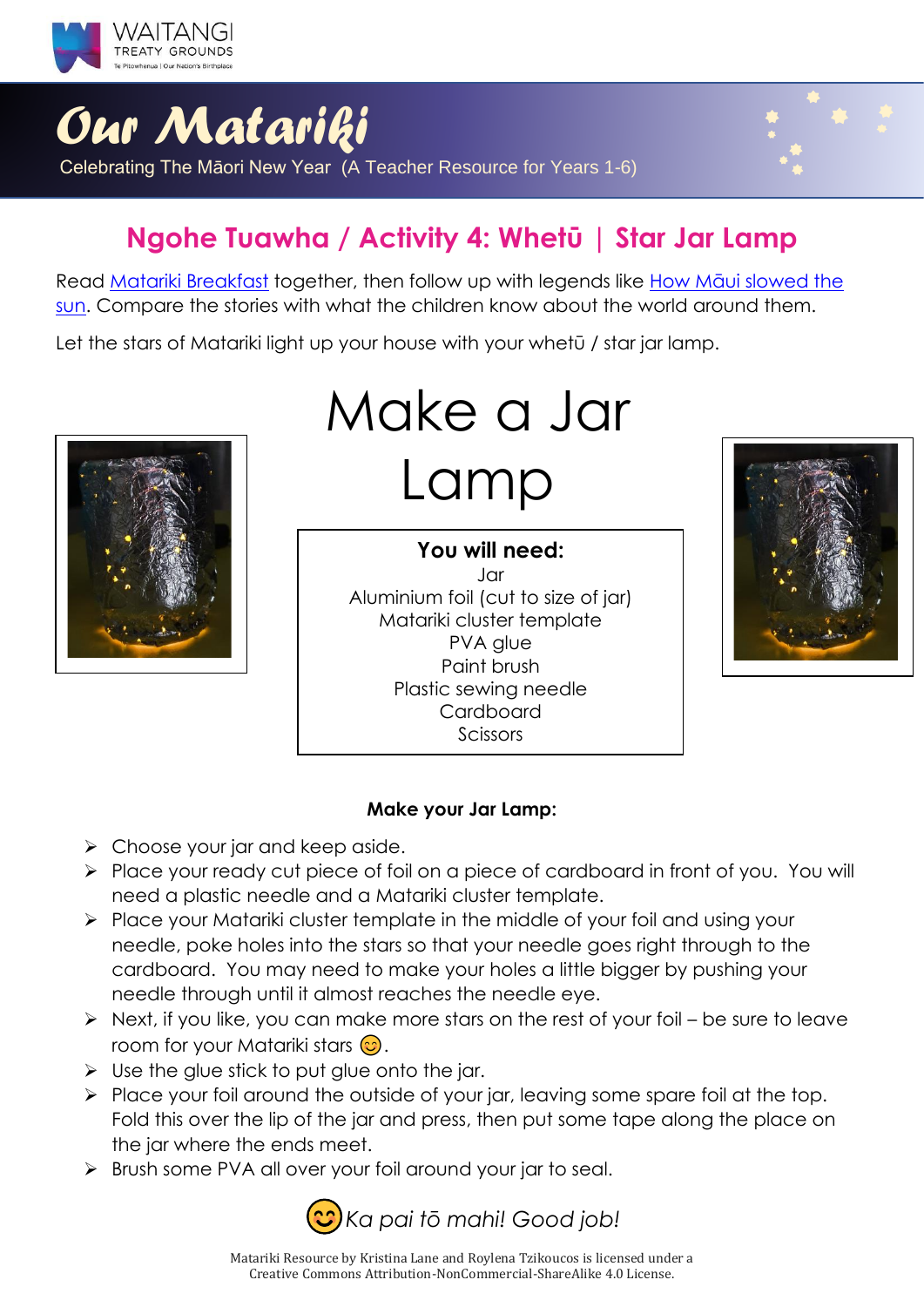

## **Ngohe Tuarima / Activity 5 – Constellation Viewer**

Read [Celebrating Puanga at Ramanui](https://instructionalseries.tki.org.nz/Instructional-Series/School-Journal/School-Journal-Level-2-November-2017/Celebrating-Puanga-at-Ramanui) and learn about another constellation that shows the beginning of the Māori New Year.

Create your own hand made Constellation Viewer.



# Constellation Viewer

### **You will need:**

Coloured A4 card Dark coloured paper squares Glue stick Rubber bands [Constellation templates](https://inventorsoftomorrow.com/2017/02/27/make-a-constellation-viewer/?fbclid=IwAR1G4RI-kglX5Iyu5eWjuXxGzUC2ejivAi8zCvjsovbcXA5E59_KnlW_qGw) Plastic sewing needle Cardboard Masking tape Scissors



### **Make your Constellation Viewer:**

- ➢ Choose an A4 piece of coloured card and roll it lengthwise to create a tube. Use a glue stick to glue the end of the coloured card to itself. For extra support, use cellotape on each end of the tube and along the middle.
- ➢ Decorate your tube with coloured pens or cut strips of a different coloured paper and glue onto your tube, using a glue stick (see example on other side).
- ➢ Choose a constellation template and glue onto a piece of dark coloured paper. Place your constellation template onto a cardboard piece and use a plastic needle to poke through the holes.
- $\triangleright$  Fix onto one end of your tube with a rubber band.